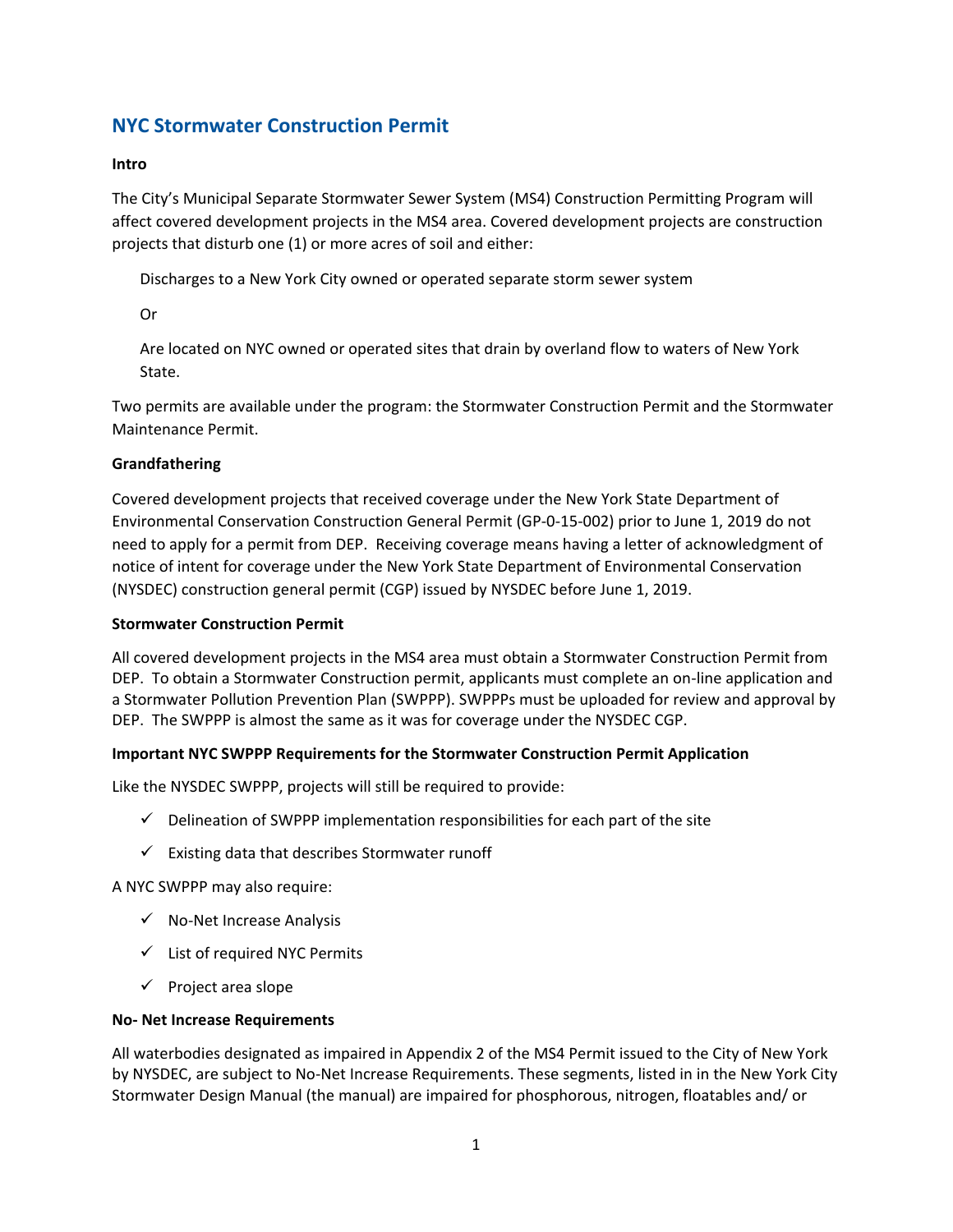pathogens. Chapter 3 of the manual gives details of how each pollutant of concern needs to be addressed in the SWPPPP and provides a link to the [No-Net Increase Calculator](https://www1.nyc.gov/assets/dep/downloads/pdf/water/stormwater/ms4/nni-calculator.xlsx) [\(https://www1.nyc.gov/assets/dep/downloads/pdf/water/stormwater/ms4/nni-calculator.xlsx\)](https://www1.nyc.gov/assets/dep/downloads/pdf/water/stormwater/ms4/nni-calculator.xlsx) that addresses nitrogen loads.

### **Important Requirements**

- Linear projects require only erosion and sediment control to meet the permit requirements as long as the project surface is restored to the same surface type
- A Stormwater Construction Permit must be obtained before construction may begin
- A Stormwater Construction Permit is a required item for NYC Department of Buildings review in the MS4 Area
- Routine Maintenance is not considered a covered development project, it does not require a Stormwater Construction Permit
- Projects that include post construction stormwater management practices will have to file for a Stormwater Maintenance Permit (See Stormwater Maintenance Permit Fact Sheet)
- Projects that do not require post construction stormwater management practices, still need to complete a Notice of Termination on the SWPTS.

### **FAQs:**

### **How do I make sure the project is located in the MS4 Area?**

Use the interactive MS4 map and MS4 Rules for guidance. For further verification, please fill out a Records Request Form from DEP BWSO and comment that you are looking to see if your project is in the MS4 area. [\(https://www1.nyc.gov/site/dep/about/request-records.page\)](https://www1.nyc.gov/site/dep/about/request-records.page)

# **Do I still have to get coverage under NYSDEC Construction General Permit after I receive my MS4 SWPPP Acceptance Form?**

Yes, after you have received the MS4 SWPPP Acceptance form, you will still need to fill out a NYSDEC Notice of Intent (NOI) and get coverage under the NYS Construction General Permit. When filing for coverage, the MS4 SWPPP Acceptance Form must be attached to the paper NOI or uploaded with the digital application.

#### **How do I apply for the NYC DEP Stormwater Construction Permit?**

Go to our Stormwater Permitting and Tracking System (SWPTS) portal at https://deppermits.microsoftcrmportals.com, also check out the Stormwater Permitting and Tracking System User's Manual at [https://www1.nyc.gov/site/dep/water/construction-post](https://www1.nyc.gov/site/dep/water/construction-post-construction-program-ms4.page)[construction-program-ms4.page.](https://www1.nyc.gov/site/dep/water/construction-post-construction-program-ms4.page)

### **What is the soil disturbance threshold for the Stormwater Construction Permit?**

The current soil disturbance threshold that requires a Stormwater Construction Permit is one (1) acre. Any project that will result in the disturbance of one or more acres of soil must get a Stormwater Construction Permit. Soil disturbance includes, but is not limited to activities such as land contour work, clearing, grading, excavation, demolition, construction, reconstruction, new development, redevelopment, creation or replacement of impervious surface, stockpiling activities or placement of fill.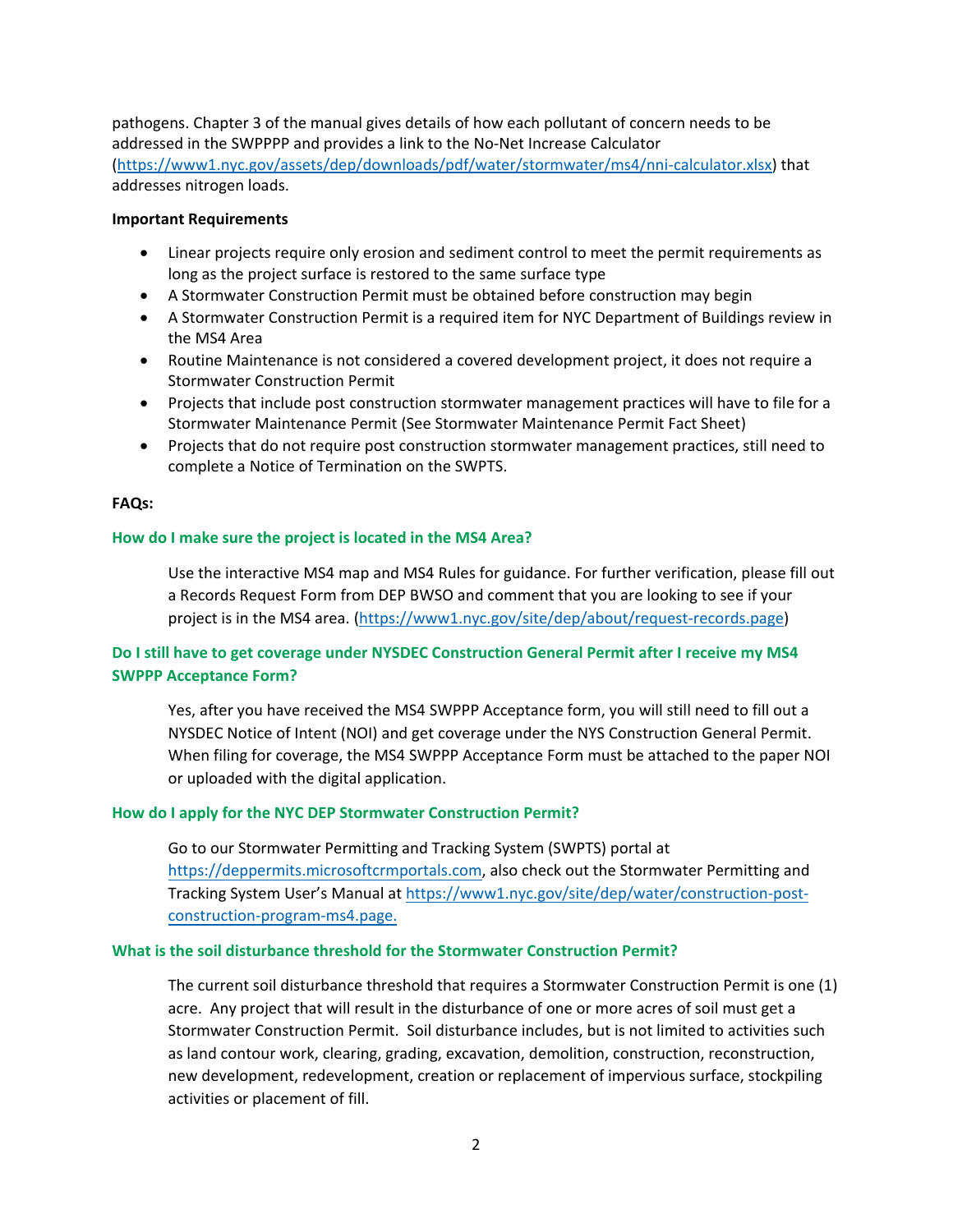## **Would I still have to apply for a MS4 Stormwater Construction Permit if my site only partially drains to an MS4 Area?**

The amount of area that currently drains to the MS4 Area would need to be determined by qualified design professional; if the area is above the disturbance threshold then a stormwater construction permit would be required.

#### **What should be included in the SWPPP?**

For further guidance on SWPPP requirements, please use our SWPPP template on our MS4 Construction Permits page [\(https://www1.nyc.gov/site/dep/water/construction-post](https://www1.nyc.gov/site/dep/water/construction-post-construction-program-ms4.page)[construction-program-ms4.page\)](https://www1.nyc.gov/site/dep/water/construction-post-construction-program-ms4.page) and the New York City Stormwater Design Manual, also on the web page.

# **NYC Stormwater Maintenance Permit**

### **Projects with Post-Construction Practices**

All projects on Table 2 of Appendix B in the NYSDEC CGP must include post construction stormwater management practices to address stormwater quality and quantity. In NYC, these projects will need to apply for and maintain a Stormwater Maintenance Permit. A Stormwater Maintenance Permit assures the long term operation and maintenance of stormwater management practices that have been installed as part of a covered development project.

All projects that will be covered by Stormwater Maintenance Permits, must first be covered by Stormwater Construction Permits. Before a Stormwater **Construction** Permit may be issued, applicants must submit a Stormwater Maintenance Easement

[\(https://www1.nyc.gov/assets/dep/downloads/pdf/water/stormwater/ms4/post-construction](https://www1.nyc.gov/assets/dep/downloads/pdf/water/stormwater/ms4/post-construction-stormwater-maintenace-easement.pdf)[stormwater-maintenace-easement.pdf\)](https://www1.nyc.gov/assets/dep/downloads/pdf/water/stormwater/ms4/post-construction-stormwater-maintenace-easement.pdf). The stormwater maintenance easement will need to be completed, and filed before DEP will be allowed to issue a Stormwater Construction Permit for a project that will be subject to a Stormwater Maintenance Permit.

### **Stormwater Maintenance Permit**

Stormwater Maintenance Permits are required for projects with post-construction stormwater management practices (SMPs) in the MS4 area. To apply, a qualified professional and a DEP MS4 Inspector must sign off on site stabilization as part of the final inspection. Required permit application documents include as-built plans, sewer certifications, operation & maintenance manuals, and the invert heights of the SMPs. Stormwater Maintenance Permits are required to obtain a Certificate of Occupancy or Letter of Completion from NYCDOB.

From the date DEP issues the permit, owners must submit a yearly certification to DEP confirming that the SMP is operating as designed. Owners must also renew their permit every five years. Renewal requests are due to DEP no less than 30 days prior to the permit expiration date and must include a report certified by a qualified professional that the SMPs are operating as designed. If the SMP has a